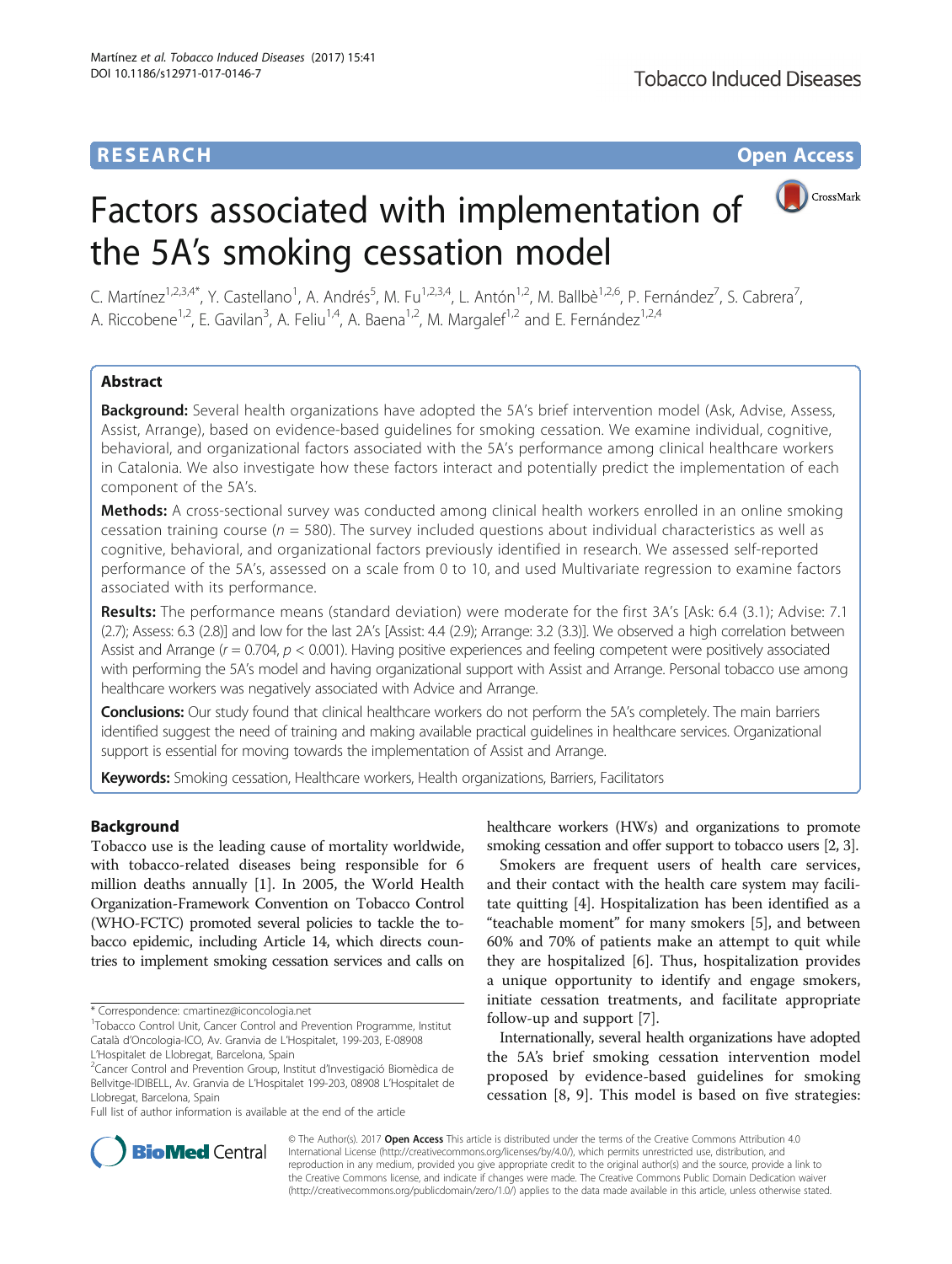(1) Ask patients about smoking at every visit, (2) Advise all tobacco users to quit, (3) Assess smokers' willingness to try to quit, (4) Assist smokers' efforts with treatment and referrals, and (5) Arrange follow-up contacts to support cessation efforts [\[8, 9](#page-10-0)]. However, deficiencies persist in implementing smoking cessation interventions in hospital settings as part of their routine practice [[10](#page-10-0), [11](#page-10-0)].

Earlier findings in health service and implementation research provided some understanding of some of the elements that facilitate and/or hamper smoking cessation implementation, including individual factors (e.g., health profession, smoking status); psychological and cognitive factors, such as motivation, knowledge, and confidence in providing the intervention [\[12](#page-10-0)–[15](#page-10-0)], including negative or positive beliefs about smoking cessation interventions (e.g., time-consuming, ineffective, interfering with the professional-patient relationship, considered intrusive regarding the patient's privacy) [[16](#page-10-0)–[18](#page-10-0)]; organizational factors, including organizational characteristics such as type of organization (public versus private), type of health care center (hospital, primary care center, etc.), and resources that may affect the practice (e.g., available time, access to protocols, records, educational materials, and pharmacological aids) [\[19](#page-10-0)–[22\]](#page-10-0); and social support from supervisors, coworkers, and the organization [\[23](#page-10-0)–[25\]](#page-10-0).

Given that many health organizations have adopted the 5A's intervention model, some studies have specifically focused on exploring performance factors for the components of this model. This research has indicated that being familiar with the National tobacco cessation guidelines (i.e. Public Health Services guidelines in the US), having had training, and believing that treatment is an important professional responsibility, are associated with high performance [\[26](#page-10-0)–[28\]](#page-10-0). In contrast, the (healthcare workers) HWs factors such as being a smoker, not being a care physician, being uncomfortable asking patients if they smoke, believing counseling is not an appropriate service, and reporting competing priorities, are associated with low performance of the 5'As [\[26\]](#page-10-0). Although these factors have been identified, there is relatively little knowledge on how they interact in the performance of each of the As (Ask, Advice, Assess, Assist, and Arrange) as routine practice in health care organizations.

Implementation research has made it clear that exploring both individual and contextual factors is essential. Thus, there is increasing interest among implementation researchers in using theories concerning the organizational level given that the "setting" or "context" in which implementation occurs has been increasingly acknowledge as having an important influence in outcomes [[29, 30](#page-10-0)]. Theories concerning organizational culture, organizational climate, leadership, and organizational learning are relevant for understanding and explaining organizational influences on the implementation process [[29](#page-10-0)]. Therefore,

many theoretical frameworks that are currently employed in implementation research are multilevel, identifying determinants at different levels, from the individual to the organization level [\[30](#page-10-0)]. These integrative frameworks recognize that implementation is a multidimensional phenomenon with multiple influences [[29](#page-10-0)]. However, though some frameworks utilize a systems approach, determinants are often assessed individually assuming a linear relationship between determinants and the outcomes, ignoring that individual enablers and barriers may interact in various ways that can be difficult to predict [[29](#page-10-0)].

In the present study, we explore several domains previously identified in research to assess the implementation of smoking cessation interventions among HWs from organizations belonging to the Catalan Network of Smoke Free Hospitals (Spain). This public health project has developed a scale-up tobacco control policy implementation model for healthcare organizations based on the Diffusion of Innovations theory [\[31](#page-10-0)].

Thus, the aims of the study were to describe smoking cessation practices according to the 5A's model based on individual, cognitive, behavioral, and organizational factors among HWs in Catalonia (Spain), and to identify how these factors interact and potentially predict the implementation of each component of the 5A's smoking cessation model. We hypothesize that smoking cessation practices are not broadly implemented, and Assist and Arrange in particular are infrequently applied. In addition, we expect that acceptable implementation of the 5A's is associated with both cognitive and organizational factors.

## Methods

## Participants

HWs who enrolled in a brief online smoking cessation training course were approached to participate in the present cross-sectional study. This was a 6-h course created by the Catalan Network of Smoke Free Hospitals for HWs who work in member organizations (mainly hospitals). Recruitment was conducted through the course registration process immediately before starting the training. The survey was available via hyperlink and was a compulsory step for accessing the training course. A total of 715 HWs completed the online survey between January 2014 and March 2016. For duplicated entries, the most complete set of answers was used. Thirteen of the respondents left more than 20% of the questionnaire blank. Therefore, 699 participants (97.8%) completed the survey and provided the data reported here.

## Survey

The survey was a 63-item online questionnaire based on an instrument developed by Sheffer [\[32](#page-10-0)] to measure cognitive, and some behavioral, factors: 1) motivation, 2) knowledge about tobacco cessation, 3) self-efficacy, 4)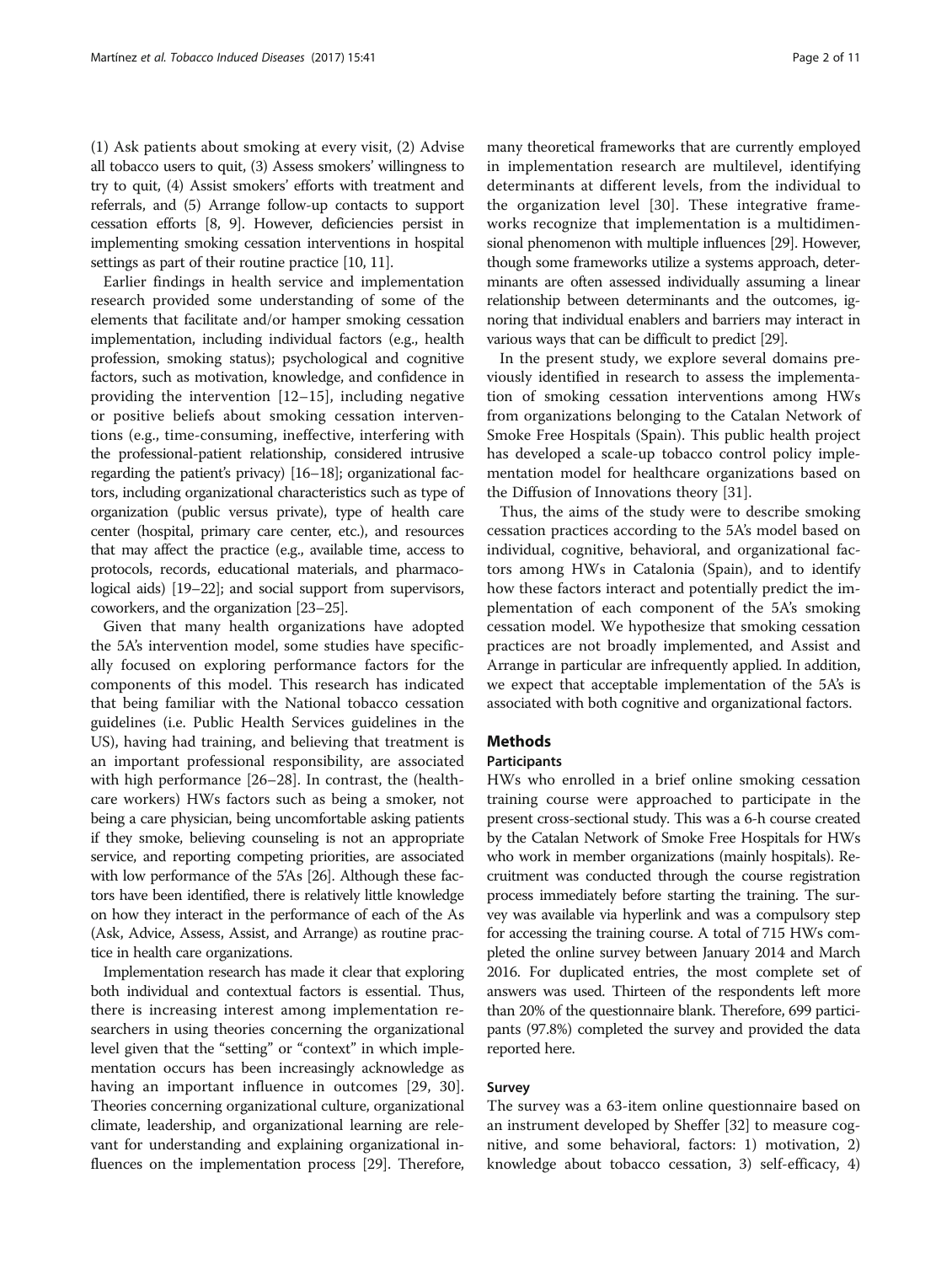importance of providing tobacco use interventions, 5) effectiveness of interventions, 6) importance of barriers, and 7) preparedness [\[32](#page-10-0)]. The survey also assessed the selfreported level of implementation of each of the components of the 5A's model and included questions about responders' individual characteristics, including sex, professional group (doctors, registered nurses, nurse assistants, others), tobacco use history, previous tobacco cessation education, and characteristics of their organization (e.g., public or private, hospital or other type of health care center). Finally, we included questions to explore the clinical environment and organizational-level characteristics identified previously in the literature and suggested by a panel of experts: having records, systematic protocols, access to tobacco cessation pharmacological aids, using additional resources to intervene, among others (Cronbach's α=0.77) [\[12, 20](#page-10-0), [21\]](#page-10-0). All 63 items were assessed on a scale of 0–10, with 0 being "none or not at all" and 10 being "the most possible".

#### Ethical considerations

All participants were informed about the main objectives of the study and provided informed consent for their voluntary participation. This study protocol was approved by the Ethics Committee of the Hospital Universitari de Bellvitge (PR040/15).

#### Data analysis

Chi square analysis was used to compare HWs characteristics (sex, age, smoking status, years of working experience, previous training, type of center -hospital or another type of health care organization-, type of health administration –public or private-) by professional groups. Performance of the 5A's intervention and knowledge of tobacco cessation resources were described by individual and organizational characteristics. The results were presented as mean and standard deviation (SD). To explore barriers and opportunities for the performance of each of the 5A's, they were divided into two groups: acceptable performance  $(≥ 5)$  and not acceptable performance (< 5). This criterion was based on the results of Sheffer et al. study -developers of the questionnaire we used- (in their result the performance for Ask, Advise and Assess, scored  $>5$ , but Assist and Arrange  $\leq 5$ ) [[32](#page-10-0)]. The significance of differences was assessed using Mann-Whitney U test and Kruskal-Wallis test.

Multivariate linear regression analysis was performed for each of the 5A's. The variables related to barriers and opportunities for their implementation that revealed correlations with the outcome measure >0.30 were included in the analysis. For the linear regression analysis, selected individual characteristics were entered as fixed variables, and selected items related to barriers and opportunities were entered by stepwise method.

The criterion for significance was  $p < 0.05$ . Analyses were performed in SPSS version 21.

## Results

## Participant characteristics

Among all the participants ( $n = 699$ ), we selected for these study those who reported developing clinical practice as their main responsibility ( $n = 580, 82\%$  of them) (Table [1\)](#page-3-0). Clinical HWs were similar to non-clinical ones in all the explored independent variables except for professional group, where other professional group was composed by mainly non-clinical workers (Table [1](#page-3-0)). Table [2](#page-4-0) describes the characteristics of the sample for this study. The majority of the participants were women, never smokers, belonged to hospitals, and had previous training in smoking cessation. By professions we observe that Nursing Assistants were mainly >40 years/old, with >14 years of working experience, had higher smoking rates (30.5) compared to the rest of HWs, and 90.1% of them reported having receiving previous training in smoking cessation (Table [2\)](#page-4-0).

## Self-reported performance and knowledge of tobacco cessation resources

As shown in Table [3,](#page-5-0) HWs reported a higher average performance in Ask, Advise, and Assess than in Assist and Arrange. Doctors reported significantly higher scores for 5A's performance than nurses and other HWs, except for Assist (Table [3\)](#page-5-0). In addition, non-smokers and previously trained HWs reported significantly higher performance of each of the 5A's than smokers and nontrained HWs, respectively. No differences were found according to years of experience and age groups.

Based on organizational characteristics, the performance of each component was similar between type of center (public vs. private) and type of organization (hospital vs. other). However, HWs from health centers other than hospitals reported higher rates of follow-ups than workers from hospitals (Table [2\)](#page-4-0).

## Correlations of the performance of the 5A's smoking cessation components

The results of correlation analysis using the 5A's have showed a significant positive pairwise correlation among each of the components (Additional file [1:](#page-9-0) Table S1). However, Ask, Advise, and Asses correlated well among them, and independently Assist and Arrange did between them. It seems that the higher the component of the 5A's model, the better the performance of the next one. For example, Assist and Arrange  $[r = 0.704 \ (p = 0.01)],$  and Assist and Assess  $[r = 0.638 \ (p = 0.01)]$  present a high correlation but do not correlate well with Ask and Advice (2 first components of the model). This finding shows a different pattern of performance between those who explore smoking consumption by Asking, Advising and Assessing versus those who perform a genuine quitting aid by Assisting and Arranging.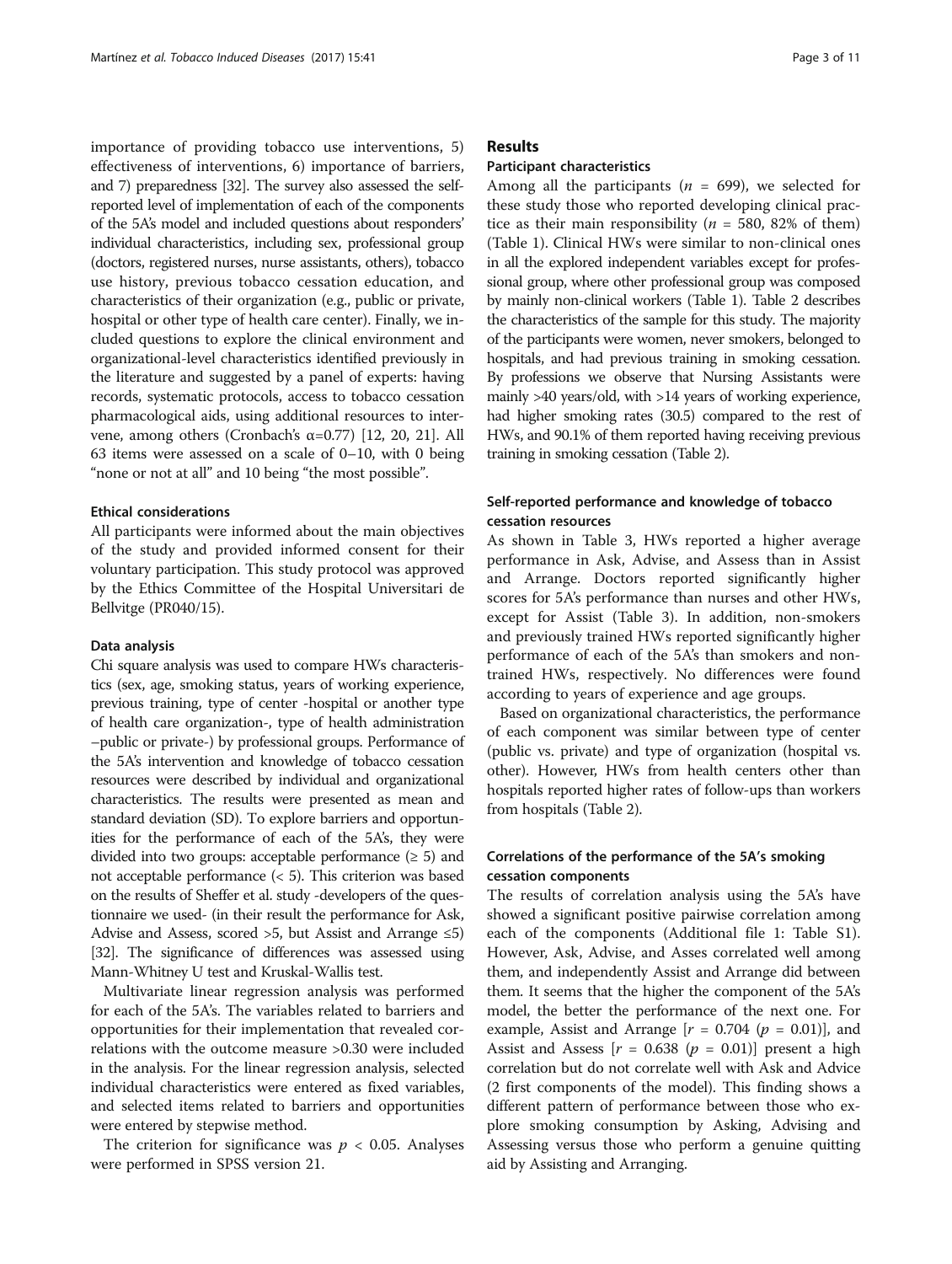|                                 | Overall |      | Clinical<br>Health care workers |      | Non-clinical<br>Health care workers |      | $\mathcal{P}$ |
|---------------------------------|---------|------|---------------------------------|------|-------------------------------------|------|---------------|
|                                 | n.      | $\%$ | n.                              | $\%$ | n                                   | $\%$ |               |
| Overall                         | 699     | 100  | 580                             | 82.1 | 119                                 | 17.9 | < 0.001       |
| Sex <sup>a</sup>                |         |      |                                 |      |                                     |      |               |
| Men                             | 135     | 19.3 | 107                             | 18.4 | 28                                  | 23.5 | 0.162         |
| Women                           | 559     | 80.0 | 471                             | 81.2 | 88                                  | 73.9 |               |
| Age <sup>a</sup>                |         |      |                                 |      |                                     |      |               |
| < 40 years/old                  | 342     | 48.9 | 291                             | 50.2 | 51                                  | 42.9 | 0.199         |
| $\geq$ 40 years/old             | 305     | 43.6 | 248                             | 42.8 | 57                                  | 47.9 |               |
| Professional group              |         |      |                                 |      |                                     |      |               |
| Doctor                          | 52      | 7.4  | 43                              | 7.4  | 9                                   | 7.6  | < 0.001       |
| Registered nurses               | 375     | 53.6 | 345                             | 59.5 | 30                                  | 25.2 |               |
| Nursing Assistants              | 143     | 20.5 | 131                             | 22.6 | 12                                  | 10.1 |               |
| Others                          | 129     | 18.5 | 61                              | 10.5 | 68                                  | 57.1 |               |
| Working experience <sup>a</sup> |         |      |                                 |      |                                     |      |               |
| $<$ 14 years                    | 326     | 46.6 | 271                             | 46.7 | 55                                  | 46.2 | 0.756         |
| $\geq$ 14 years                 | 326     | 46.6 | 268                             | 46.2 | 58                                  | 48.7 |               |
| Smoking                         |         |      |                                 |      |                                     |      |               |
| Smokers                         | 170     | 24.3 | 137                             | 23.6 | 33                                  | 27.7 | 0.603         |
| Former smokers                  | 213     | 30.5 | 177                             | 30.5 | 36                                  | 30.3 |               |
| Never smokers                   | 316     | 45.2 | 266                             | 45,9 | 50                                  | 42.0 |               |
| Health care organization        |         |      |                                 |      |                                     |      |               |
| Hospital                        | 592     | 84.7 | 488                             | 84.1 | 104                                 | 87.4 | 0.369         |
| Other health care organizations | 107     | 15.3 | 92                              | 15.9 | 15                                  | 12.6 |               |
| Previous Training               |         |      |                                 |      |                                     |      |               |
| <b>No</b>                       | 565     | 80.8 | 469                             | 80.9 | 96                                  | 80.7 | 0.962         |
| Yes                             | 134     | 19.2 | 111                             | 19.1 | 23                                  | 19.3 |               |

<span id="page-3-0"></span>Table 1 Characteristics of the clinical and non-clinicial participants by independent variables

<sup>a</sup>Missings

## Barriers and opportunities for performance of the 5A's model

Table [4](#page-6-0) summarizes the most significant barriers and opportunities identified. Overall, HWs exhibited a high motivation to help patients quit, gave importance to smoking cessation in their jobs, and expressed an interest in receive further training. However, HWs reported a low level of preparedness overall and in the use of smoking cessation drugs, low familiarity with practical guidelines, low previous positive experiences helping to quit, and low perception of support by their organizations.

To explore which of these factors could be considered barriers and/or opportunities, we compared the average means for HWs who acceptably implemented each component of the 5A's intervention and those who did not. Results showed that those who acceptably implemented each of the As reported higher in all the cognitive factors explored (see Table [4\)](#page-6-0) The cognitive factor that obtained higher difference between acceptable performers and low performers was considering smoking cessation as part of their job (with a difference of 3 points for Ask and 1.9 for Arrange). The behavioral factors that obtained less score were familiarity with practical guidelines and previous positive experiences, however as higher the 5A's component of the model these factors were higher scored. All organizational factors were low scored, however in all the cases the higher the components of the 5A's model the higher the scored obtained. Thus, those who acceptable performed Assist and Arrange reported having more organizational support by the three items explored (having smoking cessation protocolized in their organization, being required by their supervisors and perceiving organizational support).

## Factors associated with performance of each component of the 5A's smoking cessation intervention model

Multiple linear regression analysis was used (Table [5\)](#page-7-0) to develop a model to predict factors that increase HWs'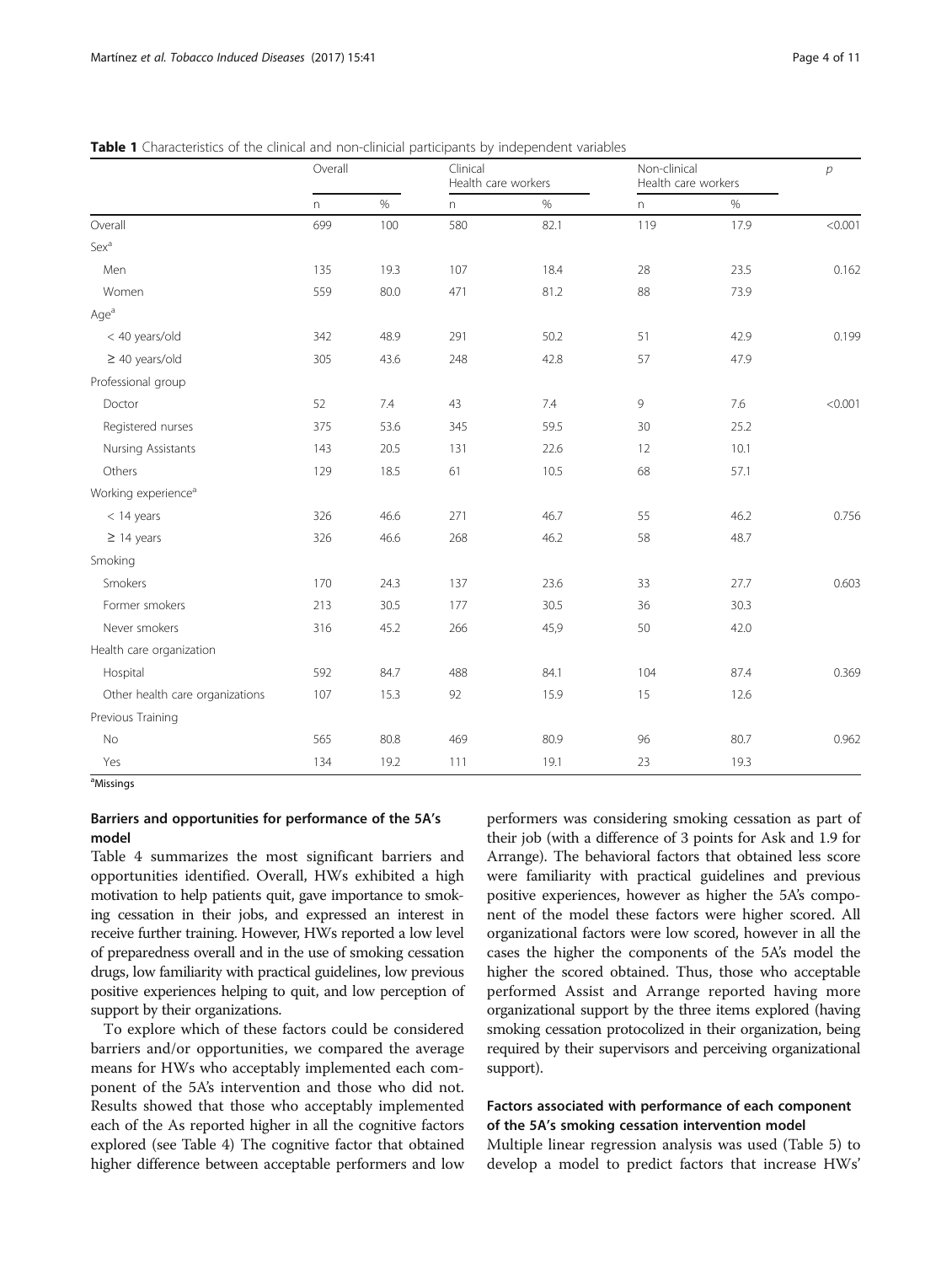|                                 | Overall      |      | Doctors |      |     | Registered nurses |     | Nursing Assistants | Others         |      | $\mathcal{P}$ |
|---------------------------------|--------------|------|---------|------|-----|-------------------|-----|--------------------|----------------|------|---------------|
|                                 | $\mathsf{n}$ | $\%$ | n.      | $\%$ | n   | %                 | n   | $\%$               | $\overline{n}$ | %    |               |
| Overall                         | 580          | 100  | 43      | 7.4  | 345 | 59.5              | 131 | 22.6               | 61             | 10.5 | < 0.001       |
| Sex                             |              |      |         |      |     |                   |     |                    |                |      |               |
| Men                             | 107          | 18.5 | 23      | 54.8 | 43  | 12.5              | 20  | 15.3               | 21             | 34.4 | < 0.001       |
| Women                           | 471          | 81.5 | 19      | 45.2 | 301 | 87.5              | 111 | 84.7               | 40             | 65.6 |               |
| Age <sup>a</sup>                |              |      |         |      |     |                   |     |                    |                |      |               |
| < 40 years/old                  | 291          | 54.0 | 23      | 54.8 | 199 | 62.2              | 38  | 32.2               | 31             | 52.5 | < 0.001       |
| $\geq$ 40 years/old             | 248          | 46.0 | 19      | 45.2 | 121 | 37.8              | 80  | 67.8               | 28             | 47.5 |               |
| Working experience              |              |      |         |      |     |                   |     |                    |                |      |               |
| $<$ 14 years                    | 271          | 50.3 | 24      | 55.8 | 168 | 51.7              | 52  | 44.8               | 27             | 49.1 | 0.533         |
| $\geq$ 14 years                 | 268          | 49.7 | 19      | 44.2 | 157 | 48.3              | 64  | 55.2               | 28             | 50.9 |               |
| Smoking                         |              |      |         |      |     |                   |     |                    |                |      |               |
| Smokers                         | 137          | 23.6 | 5       | 11.6 | 72  | 20.9              | 40  | 30.5               | 20             | 32.8 | < 0.001       |
| Former smokers                  | 177          | 30.5 | 15      | 34.9 | 90  | 26.1              | 51  | 39.9               | 21             | 34.4 |               |
| Never smokers                   | 266          | 45.9 | 23      | 53.5 | 183 | 53.0              | 40  | 30.5               | 20             | 32.8 |               |
| Health care organization        |              |      |         |      |     |                   |     |                    |                |      |               |
| Hospital                        | 488          | 84.1 | 34      | 79.1 | 299 | 86.7              | 113 | 86.3               | 42             | 68.9 | 0.004         |
| Other health care organizations | 92           | 15.9 | 9       | 20.9 | 46  | 13.3              | 18  | 13.7               | 19             | 31.1 |               |
| Previous Training               |              |      |         |      |     |                   |     |                    |                |      |               |
| No                              | 111          | 19.1 | 6       | 14.0 | 85  | 24.6              | 13  | 9.9                | $\overline{7}$ | 11.5 | 0.001         |
| Yes                             | 469          | 80.9 | 37      | 86.0 | 260 | 75.4              | 118 | 90.1               | 54             | 88.5 |               |

<span id="page-4-0"></span>Table 2 Characteristics of the sample by independent variables

<sup>a</sup>Missings

performance of each of the 5A's, using factors with correlations >0.30 in the previous analysis. The final adjusted model for predicting Ask explained 42.5% of the variance in the implementation of this first component. One individual factor, being either a doctor or a nurse, was positively associated with the implementation of Ask. Several cognitive and behavioral factors were positively associated: considering having competency in assisting smokers, security to motivate smokers to quit, considering that smoking cessation is part of their job, using additional resources to intervene, seeing frequently patients with smoking-related diseases and having previous positive experiences in quit attempts. One organizational factor was also positively associated: cessation being required by their supervisors, explaining 10% of the variance alone, corresponding to 23.5% of the variability explained by the proposed model.

The adjusted model for predicting Advice explained 45.9% of its variance. Several cognitive and factors were positively associated: being motivated to help patients to quit, giving importance of smoking cessation in their job, reporting security to motivate smokers to quit, and reporting interest in receiving further training. Among the behavioral factors: using additional resources, having positive experience and frequently seeing tobacco-related

diseases. On the other hand, being a smoker was significantly negatively associated with the performance of Advice (Table [5](#page-7-0)).

The adjusted model for Assess predicted 39.4% of the variance. Several cognitive and behavioral factors predicted the performance of Assess: giving importance of smoking cessation in their job, reporting having competency in assisting smokers, security in motivating smokers, wishing more training, and claiming that it is part of their job. In addition, one organizational factor predicted the implementation of Assess (being protocolized in their organization), explaining 9.7% of the variance alone, corresponding to 24.6% of the variability explained by the proposed model (Table [5\)](#page-7-0).

The adjusted model for Assist predicted 58.2% of the variance. Several factors were positively associated with Assist, including two cognitive factors (perceiving preparedness and competency in assisting smokers), three behavioral factors (using additional resources, being familiar with practical guidelines and having previous positive experiences), and two organizational supportrelated factors (being protocolized in their organization and having organizational support). Organizational support alone explained 25.6% of the variance, corresponding to 44.0% of the variability explained in this model.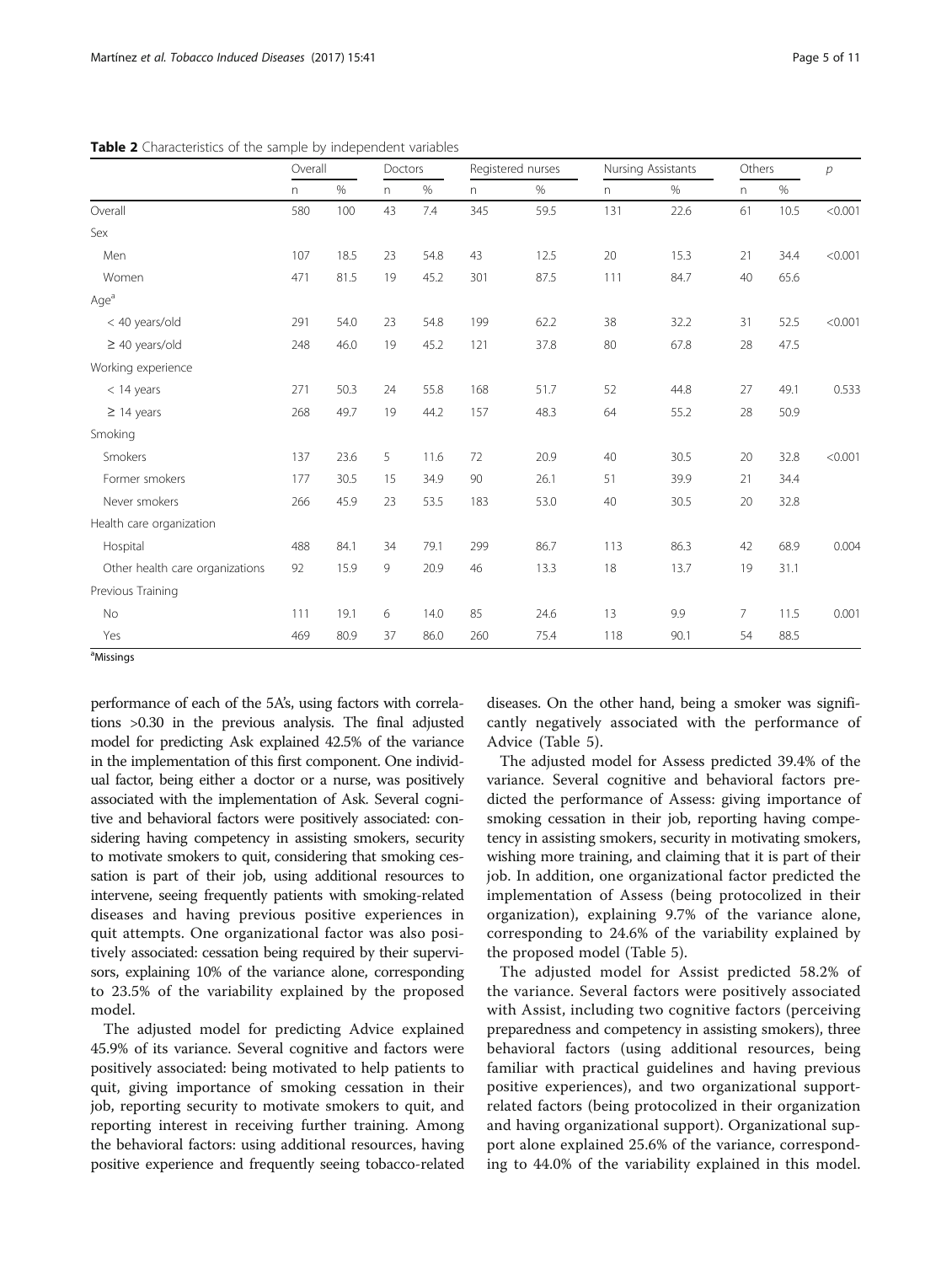|                                | Ask       |               | Advise    |               | Assess    |                | Assist    |        | Arrange   |                |
|--------------------------------|-----------|---------------|-----------|---------------|-----------|----------------|-----------|--------|-----------|----------------|
|                                | mean (sd) | $\mathcal{P}$ | mean (sd) | $\mathcal{D}$ | mean (sd) | $\overline{p}$ | mean (sd) | р      | mean (sd) | $\overline{p}$ |
| Overall                        | 6.4(3.1)  |               | 7.1(2.7)  |               | 6.3(2.8)  |                | 4.4(2.9)  |        | 3.2(3.3)  |                |
| Individual characteristics     |           |               |           |               |           |                |           |        |           |                |
| Profession                     |           |               |           |               |           |                |           |        |           |                |
| Doctors                        | 8.5(2.4)  | < .001        | 8.1(2.7)  | 0.001         | 7.0(2.5)  | 0.018          | 4.4(2.9)  | 0.069  | 3.8(3.2)  | 0.027          |
| Nurses                         | 7.0(2.9)  |               | 7.2(2.5)  |               | 6.5(2.6)  |                | 4.6(3.0)  |        | 3.4(3.4)  |                |
| Others                         | 4.9(3.2)  |               | 6.7(3.0)  |               | 5.8(3.1)  |                | 4.0 (2.9) |        | 2.7(3.0)  |                |
| Sex                            |           |               |           |               |           |                |           |        |           |                |
| Women                          | 6.3(3.1)  | 0.102         | 7.0(2.7)  | 0.304         | 6.3(2.8)  | 0.715          | 4.4(2.9)  | 0.450  | 3.1(3.3)  | 0.477          |
| Men                            | 6.8(3.2)  |               | 7.2 (2.9) |               | 6.2(2.8)  |                | 4.6(3.0)  |        | 3.4(3.2)  |                |
| Smoking                        |           |               |           |               |           |                |           |        |           |                |
| Smokers                        | 5.8(3.3)  | 0.006         | 6.1(2.9)  | < .001        | 5.9(2.9)  | 0.046          | 3.9(2.7)  | 0.018  | 2.5(2.8)  | 0.014          |
| Former smokers                 | 6.4(3.1)  |               | 7.5(2.6)  |               | 6.5(2.7)  |                | 4.7(3.0)  |        | 3.3(3.4)  |                |
| Never smokers                  | 6.7(3.0)  |               | 7.3(2.6)  |               | 6.4(2.7)  |                | 4.5(3.0)  |        | 3.5(3.3)  |                |
| Age                            |           |               |           |               |           |                |           |        |           |                |
| < 40 years/old                 | 6.5(3.0)  | 0.568         | 6.8(2.7)  | 0.001         | 6.1(2.8)  | 0.049          | 4.3(2.8)  | 0.378  | 2.9(3.0)  | 0.226          |
| $\geq$ 40 years/old            | 6.3(3.3)  |               | 7.4(2.8)  |               | 6.5(2.8)  |                | 4.5(3.1)  |        | 3.4(3.5)  |                |
| Working experience             |           |               |           |               |           |                |           |        |           |                |
| $<$ 14 years                   | 6.3(3.0)  | 0.094         | 6.8(2.7)  | 0.001         | 6.2(2.7)  | 0.126          | 4.3(2.8)  | 0.387  | 3.1(3.1)  | 0.476          |
| $\geq$ 14 years                | 6.6(3.2)  |               | 7.4(2.7)  |               | 6.5(2.7)  |                | 4.5(3.0)  |        | 3.3(3.4)  |                |
| Previous Training              |           |               |           |               |           |                |           |        |           |                |
| Yes                            | 7.2(2.5)  | 0.023         | 7.8(2.2)  | 0.003         | 7.1(2.4)  | 0.002          | 5.8(2.8)  | < .001 | 4.9(3.3)  | < .001         |
| No                             | 6.2(3.3)  |               | 6.9(2.8)  |               | 6.1(2.8)  |                | 4.1(2.9)  |        | 2.8(3.1)  |                |
| Organizational characteristics |           |               |           |               |           |                |           |        |           |                |
| Type of center                 |           |               |           |               |           |                |           |        |           |                |
| Hospital                       | 6.3(3.1)  | 0.158         | 7.1(2.8)  | 0.961         | 6.3(2.8)  | 0.125          | 4.4(3.0)  | 0.291  | 3.1(3.2)  | 0.021          |
| Others                         | 6.8(3.2)  |               | 7.1(2.7)  |               | 6.7(2.8)  |                | 4.7(2.8)  |        | 3.9(3.3)  |                |
| Type of organization           |           |               |           |               |           |                |           |        |           |                |
| Public                         | 6.6(3.1)  | 0.014         | 7.1(2.7)  | 0.942         | 6.3(2.7)  | 0.588          | 4.4(2.9)  | 0.702  | 3.1(3.2)  | 0.540          |
| Private                        | 5.8(3.3)  |               | 7.0(3.0)  |               | 6.4(3.0)  |                | 4.5(3.0)  |        | 3.4(3.3)  |                |

<span id="page-5-0"></span>

|  |  | Table 3 Self-reported performance of the 5A's intervention, development of some related activities and knowledge of tobacco |  |  |  |  |
|--|--|-----------------------------------------------------------------------------------------------------------------------------|--|--|--|--|
|  |  | cessation resources by independent variables (individual and by organization)                                               |  |  |  |  |

Two factors were negatively associated with Assist: having previous training in smoking cessation and being a doctor compared to other professionals.

Finally, the Arrange model predicted 52.3% of the performance of this component. Being a HW tobacco user was negatively associated with preforming Arrange. Whereas, factors that seemed to increase Arranging a follow up were: two cognitive (having preparedness in the use of drugs, reporting competency in assisting smokers to quit) two behavioural (being familiar with practical guidelines and having previous positive experiences) and one organizational factor (having organizational support). Organizational support alone explained 21.7% of the variability, corresponding to 41.5% of the variability in the model.

In these models, we observed that having positive experiences was the most recurrent factor for the performance of each of the components of the 5A's model.

## **Discussion**

In this study, HWs reported a higher level of performance in Ask, Advice, and Assess, but much lower in Assist and Arrange when approaching smokers about quitting. In addition, we observed a different pattern of performance between the first components and the last two, as shown in the correlation analysis. The multivariate analysis showed that one behavioural factor is positively associated with the 5A's delivery: having positive experiences. For the performance of the Assist and Arrange, an organizational factor was necessary: having organizational support. Being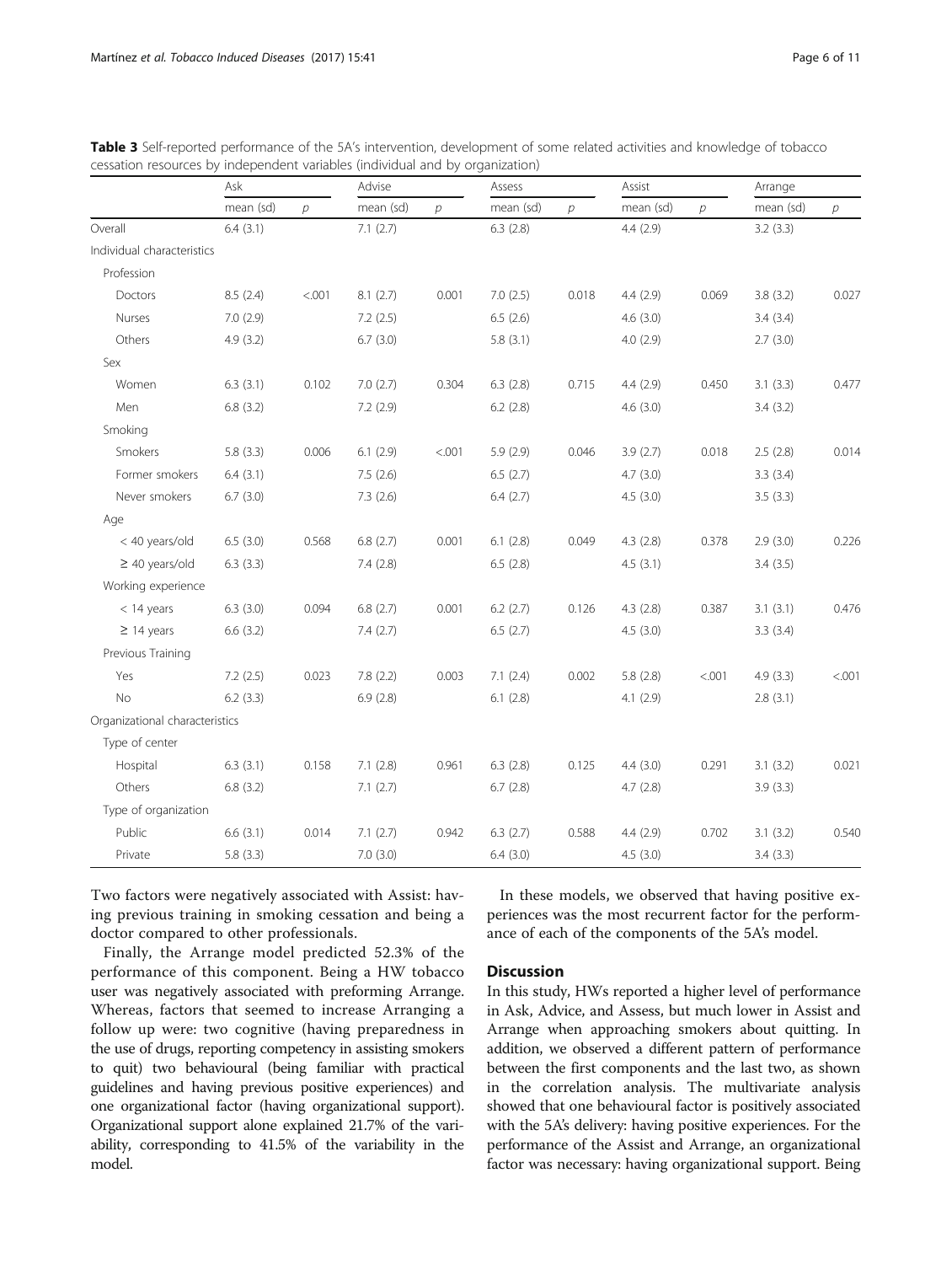<span id="page-6-0"></span>

| Table 4 Cognitive, behavioral, and organizational barriers and opportunities performing the 5A's model |           |                          |                       |                |                    |             |             |                    |                   |             |                    |                   |             |                    |                     |             |
|--------------------------------------------------------------------------------------------------------|-----------|--------------------------|-----------------------|----------------|--------------------|-------------|-------------|--------------------|-------------------|-------------|--------------------|-------------------|-------------|--------------------|---------------------|-------------|
|                                                                                                        |           | Ask                      |                       |                | Advise             |             |             | Assess             |                   |             | Assist             |                   |             | Arrange            |                     |             |
|                                                                                                        | Overall   | Acceptable<br>$(\geq 5)$ | $(< 5)$<br><b>NOT</b> |                | Acceptable<br>(25) | (5)<br>Low  |             | Acceptable<br>(25) | (5)<br><b>NOT</b> |             | Acceptable<br>(25) | (5)<br><b>NOT</b> |             | Acceptable<br>(25) | $(5)$<br><b>NOT</b> |             |
|                                                                                                        | mean (SD) | mean (SD)                | mean (SD)             | $\overline{a}$ | mean (SD)          | mean (SD)   | D           | mean (SD)          | mean (SD)         | σ           | mean (SD)          | mean (SD)         | d           | mean (SD)          | mean (SD)           | d           |
| Cognitive Factors                                                                                      |           |                          |                       |                |                    |             |             |                    |                   |             |                    |                   |             |                    |                     |             |
| Motivation to help patients to quit                                                                    | 8.1(1.9)  | 8.4 (1.6)                | 7.4 (2.5)             | 5001           | 8.4 (1.6)          | 6.8 (2.5)   | 5001        | 8.4 (1.6)          | 73 (2.5)          | 5001        | 8.5 (1.5)          | 7.8 (2.1)         | 5001        | 8.6 (1.4)          | 7.9 (2.0)           | $500 - 700$ |
| Importance of cessation in their job                                                                   | 8.2(1.1)  | 8.5 (1.8)                | 7.4 (2.4)             | 5001           | 8.5(1.7)           | 6.9 (2.5)   | 001         | 8.5 (1.7)          | 7.2 (2.5)         | $500 - 700$ | 8.6 (1.6)          | 7.8 (2.2)         | 5001        | 8.7 (1.4)          | 8.0 (2.2)           | 0.001       |
| Self-reported preparedness                                                                             | 4.4 (2.6) | 4.8 (2.5)                | 3.2(2.5)              | 5001           | 4.7 (2.5)          | 2.1 (2.2)   | 5001        | 4.7 (2.5)          | 3.2(2.4)          | 5001        | 5.6 (2.2)          | 3.2(2.3)          | 5001        | 5.9 (2.1)          | 3.6 (2.4)           | 5001        |
| Preparedness in using drugs                                                                            | 3.4 (2.7) | 3.8 (2.8)                | 2.1 (2.2)             | 5001           | 3.7(2.8)           | 2.0(2.1)    | 5001        | 3.8 (2.7)          | 2.2(2.3)          | $500 - 700$ | 4.6 (2.6)          | 2.2(2.3)          | 5001        | 5.2 (2.5)          | 2.5 (2.3)           | 5001        |
| Competency in assisting smokers                                                                        | 5.0 (2.6) | 5.5 (2.4)                | 3.2 (2.3)             | 5001           | 5.4 (2.5)          | 3.0(2.3)    | 5001        | 5.4 (2.4)          | 3.2 (2.5)         | $500 - 700$ | 6.1 (2.2)          | 3.7(2.4)          | 5001        | 6.5 (2.0)          | 4.2 (2.5)           | 5001        |
| Security to motivate smokers                                                                           | 6.3(2.1)  | 6.7(1.9)                 | 5.0 (2.2)             | 5001           | 6.7(1.8)           | 4.5 (2.3)   | 5001        | 67(1.8)            | 4.9 (2.5)         | 5001        | 7.1 (1.5)          | 5.5 (2.3)         | 0001        | 7.2 (1.4)          | 5.8 (2.2)           | 5001        |
| Wish more training                                                                                     | 8.3(2.1)  | 8.5 (1.8)                | 7.6 (2.5)             | 5001           | 8.6 (1.8)          | 7.1 $(2.7)$ | 5001        | 8.6 (1.7)          | 73 (2.8)          | $500 - 700$ | 8.6 (1.7)          | 8.0 (2.3)         | 0.003       | 8.6 (1.6)          | 8.1 (2.3)           | 0.043       |
| It is part of my job                                                                                   | 6.4(3.3)  | 7.1 (2.9)                | 4.1 (3.3)             | $500 - 700$    | 6.8(3.1)           | 4.6 (3.5)   | 5001        | 6.9 (2.1)          | 4.5 (3.6)         | $500 - 700$ | 7.4 (2.7)          | 5.3 (3.5)         | 0001        | 7.6 (2.6)          | 5.7 (3.4)           | 5001        |
| Behavioral Factors                                                                                     |           |                          |                       |                |                    |             |             |                    |                   |             |                    |                   |             |                    |                     |             |
| Uses additional resources to intervene                                                                 | 5.8 (2.5) | 6.3 (2.2)                | 4.4 (2.9)             | 5001           | 6.2 (2.3)          | 3.9 (3.0)   | 5001        | 6.2 (2.2)          | 4.3 (3.1)         | 5001        | 6.7 (2.0)          | 4.9 (2.8)         | $000 - 700$ | 6.6 (1.9)          | 5.4 (2.8)           | 5001        |
| Frequency in seeing tobacco-related<br>diseases                                                        | 7.8(2.1)  | 8.1(1.8)                 | 6.8 (2.5)             | $000 -$        | 8.1 (1.8)          | 6.4 (2.6)   | 5001        | 8.0 (1.8)          | 6.9 (2.6)         | $500 - 700$ | 8.1(1.7)           | 7.4 (2.4)         | 0.001       | 8.2 (1.5)          | 7.5 (2.3)           | 0.006       |
| Familiar with practical guidelines<br>for smoking cessation                                            | 2.4(2.7)  | 2.9(2.8)                 | 0.8(1.4)              | $000 -$        | 2.7 (2.8)          | 0.7(1.2)    | $000 - 700$ | 2.8 (2.8)          | 0.8(1.5)          | $500 - 700$ | 3.6 (2.8)          | 1.1(1.7)          | 001         | 4.6 (2.7)          | 1.2(1.8)            | 5001        |
| Previous positive experiences                                                                          | 3.7(3.2)  | 4.3 (3.1)                | 1.8(2.4)              | 001            | 4.1 (3.1)          | 1.5(2.3)    | 0000        | 4.3 (3.1)          | 1.6(2.2)          | $500 - 700$ | 5.2 (2.1)          | 1.1(2.4)          | 001         | 5.8 (2.8)          | 2.5 (2.7)           | $000 - 700$ |
| Organizational and Support Factors                                                                     |           |                          |                       |                |                    |             |             |                    |                   |             |                    |                   |             |                    |                     |             |
| It is protocolized in my organization                                                                  | 4.5 (3.4) | 4.9 (3.3)                | 2.9 (3.0)             | 5001           | 4.8 (3.4)          | 2.8 (2.1)   | 001         | 4.9 (3.3)          | 3.0 (3.2)         | 5001        | 5.6 (3.2)          | 3.2(3.1)          | 5001        | 6.0 (2.1)          | 3.6 (3.3)           | $500 - 700$ |
| Required by supervisors                                                                                | 3.1(3.3)  | 4.5 (3.4)                | 2.4(2.6)              | 5001           | 4.3 (3.4)          | 2.3 (2.6)   | 5001        | 4.4 (3.3)          | 2.5(2.1)          | $500 - 700$ | 5.2 (3.3)          | 2.7 (2.9)         | 001         | 5.6 (3.1)          | 3.1(3.1)            | 5001        |
| Organizational support                                                                                 | 4.7 (3.2) | 5.2 (3.2)                | 3.0 (2.8)             | 000            | 5.0 (3.2)          | 2.1 (2.9)   | 5001        | 5.1 (3.2)          | 3.1 (3.0)         | 5001        | 5.1 (2.1)          | 3.3 (2.9)         | 001         | 6.6 (2.8)          | 3.7 (3.0)           | 5001        |
|                                                                                                        |           |                          |                       |                |                    |             |             |                    |                   |             |                    |                   |             |                    |                     |             |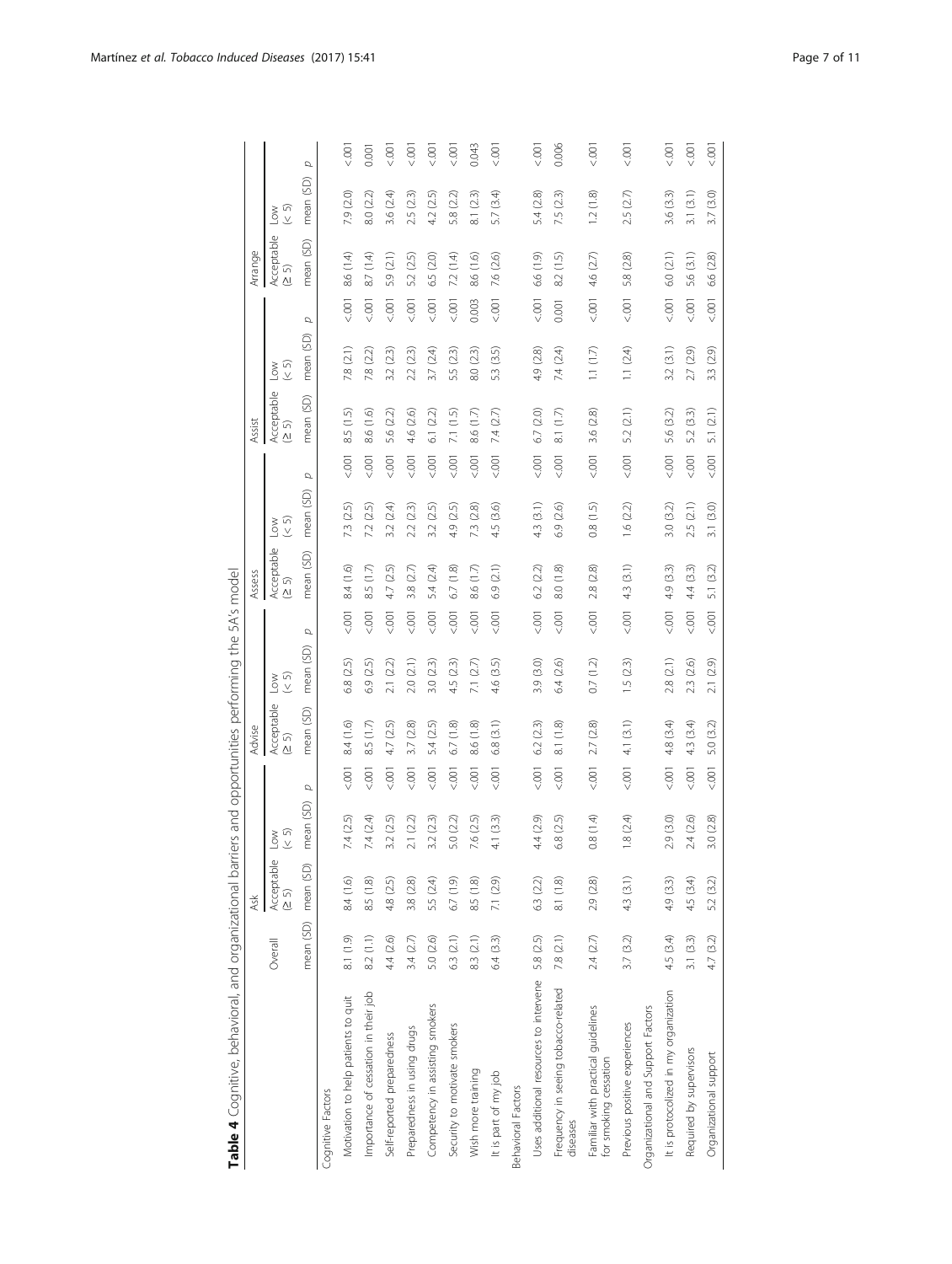<span id="page-7-0"></span>

| Table 5 Multivariate model predicting each of the components of the 5A's model                                   |                          |                   |        |                 |                    |         |                 |                   |          |                 |                    |         |                  |                   |        |
|------------------------------------------------------------------------------------------------------------------|--------------------------|-------------------|--------|-----------------|--------------------|---------|-----------------|-------------------|----------|-----------------|--------------------|---------|------------------|-------------------|--------|
| Dependent variable                                                                                               | Ask adjusted             |                   |        | Advise adjusted |                    |         | Assess adjusted |                   |          | Assist adjusted |                    |         | Arrange adjusted |                   |        |
| Independent variable                                                                                             | Estimate                 | ○<br>95%          | σ      | Estimate        | ⊽<br>95%           | σ       | Estimate        | ○<br>95%          | $\Omega$ | Estimate        | ○<br>95%           | σ       | Estimate         | ○<br>95%          | σ      |
| Individual                                                                                                       |                          |                   |        |                 |                    |         |                 |                   |          |                 |                    |         |                  |                   |        |
| Smoking status (smoke)                                                                                           | $-0.232$                 | $(-0.790; 0.327)$ | 0.415  | $-0.630$        | $(-1.099 - 0.162)$ | 0.008   | $-0.027$        | $(-0.543; 0.489)$ | 0.918    | $-0.234$        | $(-0.670; 0.202)$  | 0.292   | $-0.771$         | $-1.306; -0.235$  | 0.005  |
| Smoking status (former smoke)                                                                                    | $-0.031$                 | $(-0.545; 0.484)$ | 0.906  | 0.069           | $(-0.357; 0.496)$  | 0.749   | $-0.019$        | $(-0.495; 0.456)$ | 0.936    | 0.190           | $(-0.207; 0.586)$  | 0.348   | $-0.110$         | $(-0.604; 0.384)$ | 0.662  |
| Sex (male)                                                                                                       | 0.197                    | $(-0.369; 0.763)$ | 0.495  | 0.049           | $(-0.426; 0.524)$  | 0.841   | $-0.009$        | $(-0.529; 0.512)$ | 0.974    | 0.058           | $(-0.383; 0.499)$  | 0.795   | 0.143            | $(-0.409; 0.695)$ | 0.611  |
| Previous education (yes)                                                                                         | $-0.482$                 | $(-1.064; 0.099)$ | 0.104  | 0.182           | $(-0.289; 0.654)$  | 0.448   | $-0.259$        | $(-0.787; 0.269)$ | 0.336    | $-0.482$        | $(-0.945, 0.019)$  | 0.041   | $-0.074$         | $(-0.626; 0.478)$ | 0.792  |
| Profession (doctor)                                                                                              | 2.155                    | (1.253; 3.056)    | 0.000  | 0.304           | $(-0.447; 1.056)$  | 0.427   | 0.138           | $(-0.702; 0.979)$ | 0.747    | $-0.819$        | $(-1.523; -0.115)$ | 0.023   | $-0.181$         | $(-1.042; 0.680)$ | 0.679  |
| Profession (nurse)                                                                                               | 0.640                    | (0.100; 1.180)    | 0.020  | $-0.420$        | $(-0.831,-0.009)$  | 0.045   | $-0.353$        | $(-0.848; 0.142)$ | 0.162    | $-0.232$        | $(-0.617; 0.152)$  | 0.236   | $-0.184$         | $(-0.658; 0.291)$ | 0.448  |
| Cognitive                                                                                                        |                          |                   |        |                 |                    |         |                 |                   |          |                 |                    |         |                  |                   |        |
| Motivation to help patients to quit                                                                              |                          |                   |        | 0.177           | (0.048; 0.306)     | 0.007   |                 |                   |          |                 |                    |         |                  |                   |        |
| Importance of cessation in their job                                                                             |                          |                   |        | 0.130           | (0.012; 0.249)     | 0.031   | 0.151           | (0.029; 0.274)    | 0.015    |                 |                    |         |                  |                   |        |
| Self-reported preparedness                                                                                       |                          |                   |        |                 |                    |         |                 |                   |          | 0.183           | (0.093; 0.273)     | < 0.001 |                  |                   |        |
| Preparedness in using drugs                                                                                      |                          |                   |        |                 |                    |         |                 |                   |          |                 |                    |         | 0.107            | (0.001; 0.213)    | 0.048  |
| Competency in assisting smokers                                                                                  | 0.157                    | (0.050; 0.264)    | 0.004  |                 |                    |         | 0.126           | (0.027; 0.224)    | 0.012    | 0.201           | (0.117; 0.285)     | 10000   | 0.184            | (0.082; 0.286)    | 0.0001 |
| Security to motivate smokers                                                                                     | 0.151                    | (0.019; 0.283)    | 0.025  | 0.183           | (0.076; 0.291)     | 0.001   | 0.151           | (0.029; 0.273)    | 0.016    |                 |                    |         |                  |                   |        |
| Wish more training                                                                                               |                          |                   |        | 0.226           | (0.125; 0.327)     | 10000   | 0.130           | (0.019; 0.241)    | 0.022    |                 |                    |         |                  |                   |        |
| It is part of my job                                                                                             | 0.236                    | (0.150; 0.323)    | 0.0001 |                 |                    |         | 0.111           | (0.032; 0.189)    | 0.006    |                 |                    |         |                  |                   |        |
| Behavioral factors                                                                                               |                          |                   |        |                 |                    |         |                 |                   |          |                 |                    |         |                  |                   |        |
| Uses additional resources to intervene                                                                           | 0.139                    | (0.043; 0.236)    | 0.005  | 0.146           | (0.067; 0.226)     | 0.001   | 0.191           | (0.104; 0.278)    | < 0.001  | 0.202           | (0.132; 0.272)     | < 0.001 | $\mathbb{I}$     |                   |        |
| Frequency in seeing tobacco-related<br>diseases                                                                  | 0.221                    | (0.103; 0.340)    | 0.001  | 0.277           | (0.177; 0.376)     | 0.001   |                 |                   |          |                 |                    |         |                  |                   |        |
| Familiar with practical guidelines<br>for smoking cessation                                                      | $\overline{\phantom{a}}$ |                   |        |                 |                    |         |                 |                   |          | 0.188           | (0.106; 0.269)     | 10000   | 0.423            | (0.317; 0.529)    | 0.0001 |
| Previous positive experiences                                                                                    | 0.099                    | (0.013; 0.185)    | 0.024  | 0.130           | (0.067; 0.193)     | < 0.001 | 0.164           | (0.086; 0.242)    | 10000    | 0.242           | (0.172; 0.312)     | 10001   | 0.198            | (0.114; 0.282)    | 0.0001 |
| Organizational and Support Factors                                                                               |                          |                   |        |                 |                    |         |                 |                   |          |                 |                    |         |                  |                   |        |
| It is protocolized in my organization                                                                            |                          |                   |        |                 |                    |         | 0.091           | (0.024; 0.158)    | 0.008    | 0.070           | (0.003; 0.136)     | 0.042   | J.               |                   |        |
| Required by supervisors                                                                                          | 0.080                    | (0.003; 0.158)    | 0.043  |                 |                    |         |                 |                   |          |                 |                    |         |                  |                   |        |
| Organizational support                                                                                           |                          |                   |        |                 |                    |         |                 |                   |          | 0.085           | (0.013; 0.158)     | 0.021   | 0.161            | (0.086; 0.236)    | 10000  |
| ∝                                                                                                                | 0.425                    |                   |        | 0.459           |                    |         | 0.394           |                   |          | 0.582           |                    |         | 0.523            |                   |        |
| Adjusted for sociodemographic variables (sex, age, professional group, smoking consumption, years of experience) |                          |                   |        |                 |                    |         |                 |                   |          |                 |                    |         |                  |                   |        |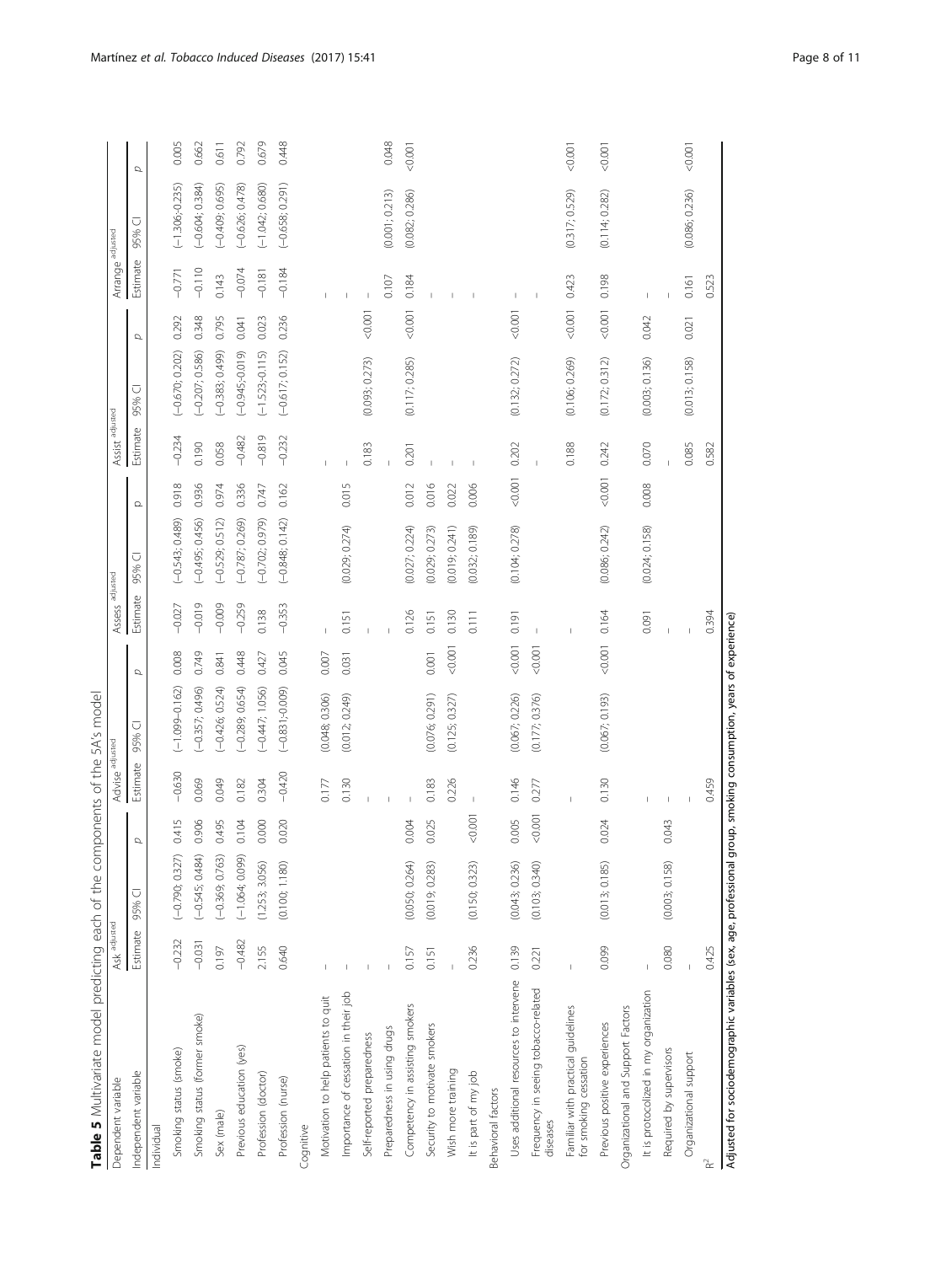a smoker was negatively associated with Advice and Arrange, but not for the other components.

The low level of performance in 5A's delivery, in particular Assist and Arrange is consistent with previous research. Similar to our study, but providing the results in proportions, U.S. health professionals [\[26](#page-10-0)] reported that 87.3%– 99.5% of HWs Ask patients to quit, 65.6%–94.9% offer Advice, and much fewer Assess the smoker's interest to quit (38.7%–84.8%), Assist them (16.4%–63.7%), and Arrange a follow-up (1.3%–23.1%). This finding is also consistent with previous research [\[14](#page-10-0), [33](#page-10-0)] pointing out how the application of the 5A's in health organizations (in our case mainly acute hospitals) is mostly limited to brief interventions [[34\]](#page-10-0), such as the first three As (Ask, Advice, Assess). This confirms that intensive intervention practices recommended by guidelines are unlikely to be fully implemented in some health care settings. Some researchers/clinicians have suggested a briefer model for hospital settings [[34](#page-10-0)–[36](#page-10-0)]. There has also been some debate about the scope of cessation counseling in hospitals, with some experts advocating a shorter model ("Ask-Advise-Refer/Act") [\[34](#page-10-0)–[36\]](#page-10-0).

Our study only used HWs' self-reported information; so, we assume a low level of recorded smoking cessation activity in Catalan health care services (mainly hospitals) could be found.

Our findings are important to understand the factors that increase HW involvement in the implementation of each of the components of the 5A's. Linear regression analysis revealed several factors that were significantly associated with their implementation, explaining 44.2% to 61.6% of the smoking cessation practices. The main factors involved in smoking cessation interventions were individual, cognitive, behavioral and organizational.

The main individual barriers encountered were being a smoker (versus being a former and/or never smoker) and being neither a doctor nor a nurse, as identified in previous studies [[26, 33](#page-10-0)]. However compared to previously reported, in our study, being a smoker was negatively associated with performance in Advice and Arrange. In addition, doctors reported higher performance in each of the components compared to other health professional groups [[26](#page-10-0), [37](#page-10-0)].

Regarding psychological and cognitive factors, we identified having competence and experience as important facilitators for performing each of the components of the 5A's model. In addition, HWs who performed Ask, Advice and Assess believed that providing support for cessation is part of their job, but this relationship was not found for Assist and Arrange. Our study also found that the lack of self-reported preparedness and the unfamiliarity with practical guidelines were important barriers in performing the 5A's. In a systematic review, the most common negative beliefs that hamper smoking cessation were: timeconsuming, ineffective, lack of confidence in their ability

to discuss smoking with their patients, unpleasant feeling in discussing smoking consumption with patients, and lack of confidence in their knowledge [[16\]](#page-10-0). We included these factors in our study, but the multivariate analysis did not identify a clear barrier, but only potential opportunities (competency in assisting smokers, using additional resources and previous positive experiences). This finding should be taken into account in the development and implementation of future smoking cessation programs.

A strong relationship has been recognized between training and increased levels of confidence, higher performance, and fewer reported barriers to provide cessation services [[14](#page-10-0)]. However, in our study, we did not perform this analysis, but observed that higher levels of confidence are related to higher performance of the 5A's. HWs who received previous training scored with a higher performance for each of the components (see Table [2\)](#page-4-0) from those without training. The averaged mean was approximately 2-fold higher for the activities Assisting, Arranging, when HWs had received training. However, in our multivariate linear regression model, previous training became a less significant predictor. This finding could indicate the need for training, especially among nurses and other health professionals. Online training using the 5A's model is effective for improving knowledge and self-confidence in smoking cessation skills [[38](#page-10-0), [39\]](#page-10-0), but this needs to integrate simulation as an effective way to assist students in the acquisition of communication and performance skills [\[39, 40\]](#page-10-0).

Finally, and consistent with previous findings of the importance of the organizational level, we found that receiving organizational support increases the 5A's delivery [[23](#page-10-0)–[25](#page-10-0)]. However, we identified having organizational support as the most vital factor for moving forward to Assist and Arrange. In a previous study, most of the variance in the model implementation occurred at the counselor level, the unconditional means model showed that nearly one-quarter of the variance was attributable to differences between organizations [[41\]](#page-10-0). In our study, we found that perceived organizational support explains between 44.5% and 41.5% of the variance of Assist and Arrange, respectively.

Organizational leadership and support in adopting the innovation, as well as the compatibility between an innovation and the beliefs of the individuals who are responsible for implementation, are key to its correct application [\[31](#page-10-0), [42](#page-10-0)]. If individuals perceive that the organizational context contains a variety of barriers to use an innovation, they are less likely to implement it [[43](#page-10-0)]. This could be a possible explanation for understanding why training does not always increase the frequency of interventions [[14, 32](#page-10-0)]; for example, they interact with organizational and contextual factors that could rule out the implementation of smoking cessation interventions.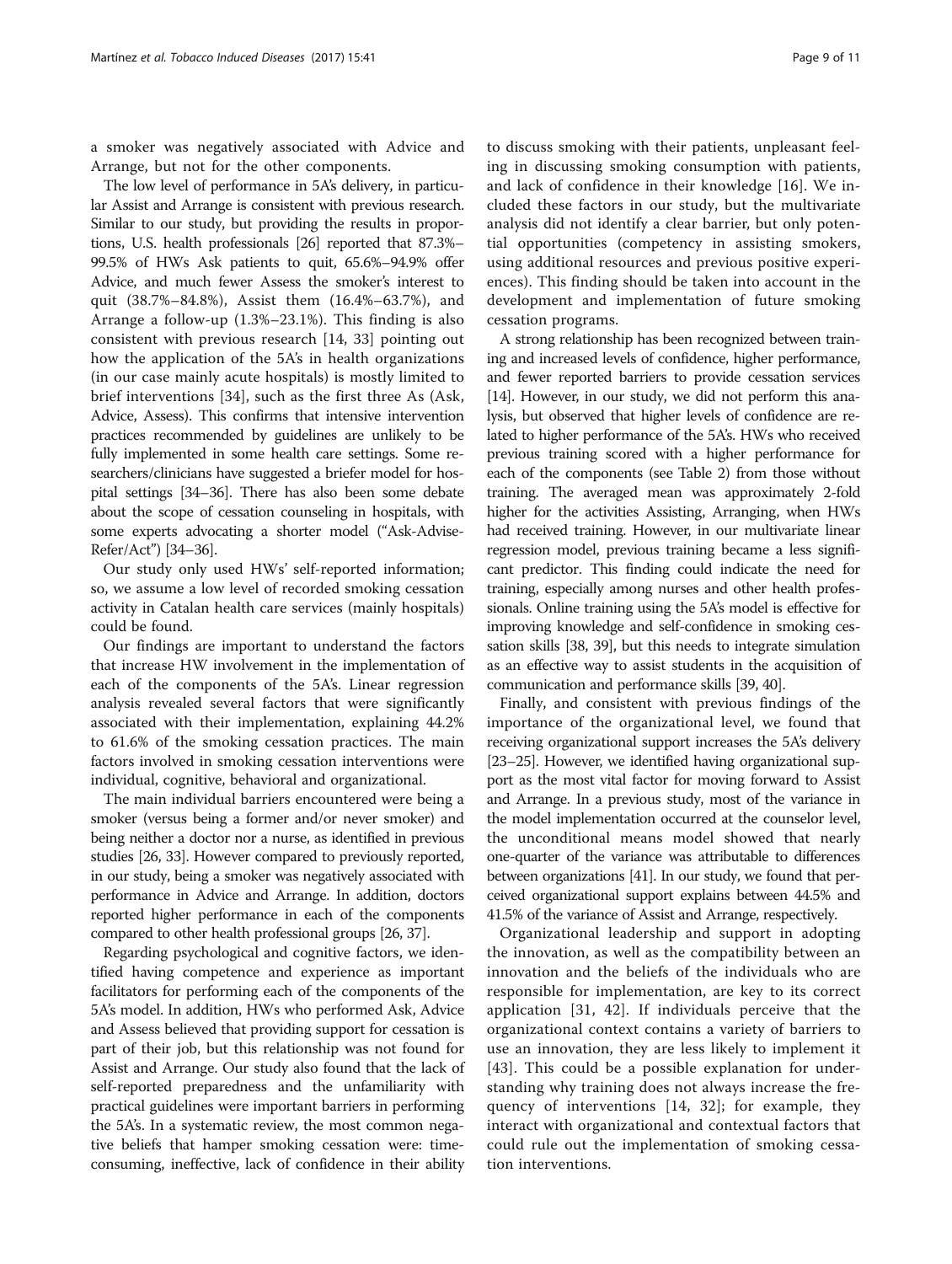## <span id="page-9-0"></span>Limitations

Several limitations should be noted for this study. First, this is a cross-sectional survey and we are not able to reach direct causal conclusions about our results. Second, this study relies on self-reported responses. HWs' smoking cessation practices and smoking status were not verified, nor information about organizational factors. Third, our participants were HWs enrolled in smoking cessation training and may not be representative of the general characteristics of the HWs in Catalonia. Fourth, due to the convenient nature of our sample, we could have introduced compliance bias, as our participants could have more interest in smoking cessation practices and provide more positive responses. However, this study explores, for the first time in Spain, several individual, psychological, and organizational factors related to the implementation of the 5A's model. Finally, we included 580 HWs with primary clinical responsibilities to avoid biased data in the performance of the 5A's model due to the nature of their professional activity and then increase the internal and external validity of our results.

## Conclusions

This study adds to the literature on the implementation of smoking cessation interventions, highlighting the importance of organizational context, as well as individual beliefs in the implementation process. In this study, we investigated the interaction between individual, cognitive, behavioral, and organizational factors and 5A's smoking cessation performance. Although a previous study also searched for this interaction [\[25\]](#page-10-0), it did not investigate the interaction of each of the components of the 5A's model. Our results suggest some practical implications, such as facilitating practical training that includes cases, examples, workshops, and sessions in which professionals can build their practical skills; training and involving HWs, especially nurses and other health professionals, in smoking cessation; providing managerial and organizational support, such as promoting professionals who are active in smoking cessation; and facilitating resources (tobacco cessation drugs, materials, etc.) and continuous and specialized smoking cessation training.

In conclusion, the present study shows that the 5A's model is not fully implemented among Catalan HWs, with an important difference between the implementation of Ask, Advise, Assess and Assist and Arrange. The common facilitators for performing the 5A's were having positive experiences and feeling competent in helping others to quit. However, in order strengthen Assist and Arrange gaining confidence seems necessary. This could be gained through practical workshops in which HWs could learn about the usage of available drugs, and make familiar with community smoking

cessation resources (e.g., quit lines, printed materials, websites, etc). In addition, perceiving organizational support is vital for improving the level of 5A's implementation. These facilitators should be taken into account to improve smoking cessation intervention implementation in health care settings.

### Additional file

[Additional file 1: Table S1.](dx.doi.org/10.1186/s12971-017-0146-7) Correlations between each of the components of the 5A's. (DOCX 13 kb)

#### **Abbreviations**

HW: Healthcare workers; WHO-FCTC: World Health Organization-Framework Convention on Tobacco Control

#### Acknowledgments

The authors would like to thank the participants for contributing to the study.

#### Funding

The Tobacco Control Unit is funded by the Government of Catalonia (Directorate of Research and Universities grant 2005SGR00646) and the Government of Spain (Thematic Network of Cooperative Research on Cancer, RTICC grants RD06/0020/ 0089 and RD12/0036/0053).

#### Availability of data and materials

We will be happy to make available our database (which has been developed in SPSS) for any future scientific work under request.

#### Authors' contributions

The authors of the manuscript were directly involved in the planning, analysis, and writing of the paper, approved the final version being submitted, and accept full responsibility for the content of the paper. CM, AA, and EF conceived and designed the study. MF, PF, and SC supervised the field work. CM and YC were responsible for the analysis and interpretation of data. CM wrote the first draft of the manuscript. All authors read and approved the final manuscript. This is an original manuscript that has not been submitted to another journal for review.

#### Ethics approval and consent to participate

Ethics approval for conducting this study was obtained from Hospital Universitati de Bellvitge (IDIBELL). All participants were informed about the main objectives of the study and provided informed consent for their voluntary participation.

#### Consent for publication

This manuscript involved collecting individual level information collected using a online survey questionnaire. This does not contain any images of the individuals, biomedical data, or any information that will identify the individual participant. During the data collection process, the participants were informed that their data may be used for the publication purpose.

#### Competing interests

The authors declare that they have no competing interests.

#### Publisher's Note

Springer Nature remains neutral with regard to jurisdictional claims in published maps and institutional affiliations.

#### Author details

<sup>1</sup>Tobacco Control Unit, Cancer Control and Prevention Programme, Institut Català d'Oncologia-ICO, Av. Granvia de L'Hospitalet, 199-203, E-08908 L'Hospitalet de Llobregat, Barcelona, Spain. <sup>2</sup> Cancer Control and Prevention Group, Institut d'Investigació Biomèdica de Bellvitge-IDIBELL, Av. Granvia de L'Hospitalet 199-203, 08908 L'Hospitalet de Llobregat, Barcelona, Spain.